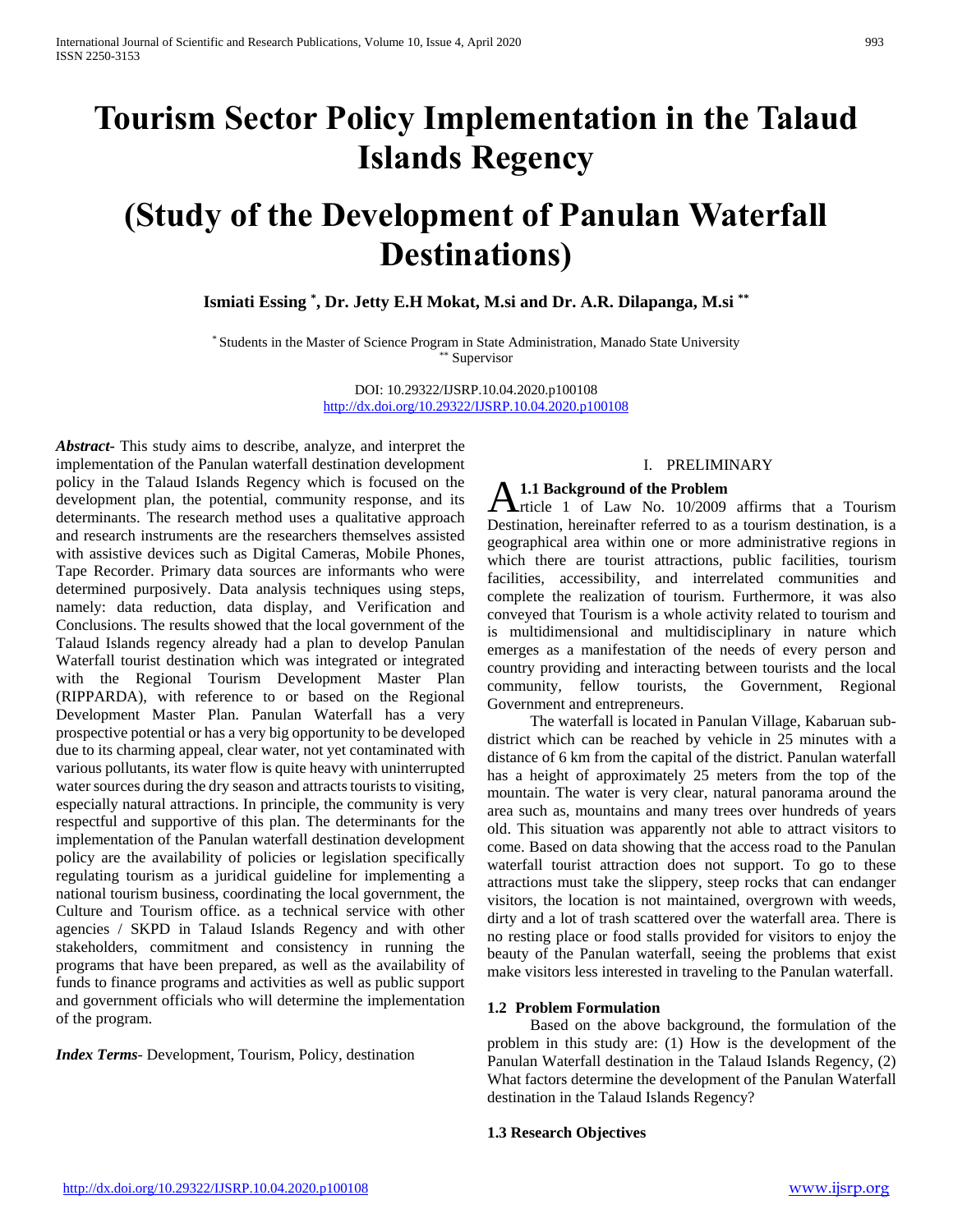Starting from the formulation of the problem, the objectives of this study are: (1) To describe, analyze, and interpret the development of the Panulan waterfall destination in the Talaud Islands Regency; (2) To describe, analyze, and interpret the determinants of the development of the Panulan waterfall destination in the Talaud Islands Regency.

# **1.4 Research Benefits**

 The expected benefits of this research are as follows: (1). Theoretically, it is expected to provide scientific benefits to increase knowledge, especially in the field of State administration at Manado State University; (2). Practically it is expected to be a useful and valuable input for the Government of the Talaud Regency more specifically the Culture and Tourism Office in developing the tourism sector in the Talaud Islands Regency and the Panulan Village Government to continue to improve for the progress of the Panulan village.

#### II. THEORITICAL REVIEW

# **2.1 Public Policy**

 Public policy is a unit of interrelated processes between policy formulation (policy formulation), policy implementation (policy implementation) to the assessment (policy evaluation). Policy formulation or policy making (policy making) is essentially closely related to the decision making process (decision making). Decision is a choice of various alternatives (Dill, in Reach, 2012). According to Indiahono (2009: 17), public policy is often understood as an instrument used by the government to solve public problems technocratically. In a sense the government uses a rational choice approach to choose the best alternative to solve the problems faced by the community.

# **2.2 Public Policy Implementation**

 Bernadine R. Wijaya & Susilo Supardo (Pasolong 2010: 57), said that implementation is the process of transforming a plan into practice. People often assume that implementation is only an implementation of what has been decided, as if this stage is less influential. However, in reality it can be seen that however good a plan has been made but it is of no use if it is not implemented properly and correctly. Implementation is basically the operation of various activities in order to achieve a goal.

 Furthermore according to Gordon (in Pasolong 2010: 58) that the implementation relates to various activities directed at the realization of the program. In this case the administrator manages how to organize, interpret, and implement the selected policies.

# **2.3 Policy Implementation Model**

 Meter and Horn Implementation Model (in Indiahono 2009: 58) namely, (1) policy standards and objectives, policy standards and objectives are basically what the program or policy wants to achieve, whether tangible or not, short, medium or long term (2) policy performance, is an assessment of the achievement of standards and policy targets that have been set at the beginning. (3) resources refer to how much financial and human resources to implement the program or policy. (4) communication between implementing agencies, refers to the procedure mechanism that is planned to achieve the goals and objectives of the program. (5) the characteristics of the implementing agency, designating how much

support the organizational structure, developing values, relationships and communication that occur in the internal bureaucracy. (6) social, economic and political environment, pointed out that the environment in the realm of implementation can influence the success of the implementation of the policy itself. (7) the attitude of the executor, pointed out that the attitude of the executor became an important variable in the implementation of the policy.

 George C. Edward III (in Agustino 2008: 149) this model is called Direct and Indirect Impact on Implementation. In this approach there are 4 variables that determine the success of implementing a policy, namely, (1) Communication, effective implementation occurs when decision makers already know what they are going to do. (2) Resources, indicators of resource success are staff, and information, authority and facilities. (3) Disposition or attitude of the executor of the activity, the implementation of the policy will be effective if the implementers of the policy must not only know what they have to do but also have the ability to carry it out. (4) Bureaucratic structure, complex policies require the cooperation of many people, therefore a conducive bureaucratic structure is needed so as not to impede the course of the policy.

#### III. RESEARCH METHODS

#### **3.1. Research Approach**

 The method used in this research is a qualitative method. Where Bogdan and Biklen (Sugiono 2009: 13-14) suggest that qualitative research is carried out in natural conditions, (as opposed to being an experiment), directly to data sources and researchers are key instruments. Qualitative research is more descriptive, the data collected in the form of words or images, so it does not emphasize numbers. Thus this research is aimed at analyzing and interpreting the Implementation of Tourism Sector Policy in Talaud Islands Regency (Study of the Development of Panulan Waterfall Destinations).

## **3.2. Research focus**

 After observations and interviews with several informants, this research was conducted with a focus of research as follows: (1) Plans for developing Panulan Waterfall tourist destinations in Talaud Islands Regency; (2) Potential of Panulan Waterfall as a tourism destination; (3) Panulan Village community response regarding the development of the Panulan waterfall destination as a tourist attraction.

#### **3.3. Research sites**

 The researcher chose the location of the research, namely in the Regency of Talaud Islands, in the Culture and Tourism Office of Talaud Islands Regency and in Panulan Village. Researchers focus more on waterfall tourist destinations in the village of Panulan.

#### **3.4. Research Instruments and Data Sources**

 The research instrument or research tool is the researcher himself. Where in conducting research, researchers are assisted with assistive devices to facilitate research. Such as Digital Cameras, Mobile Phones, Tape Recorder, and other assistive devices. In accordance with the problem and focus of this research,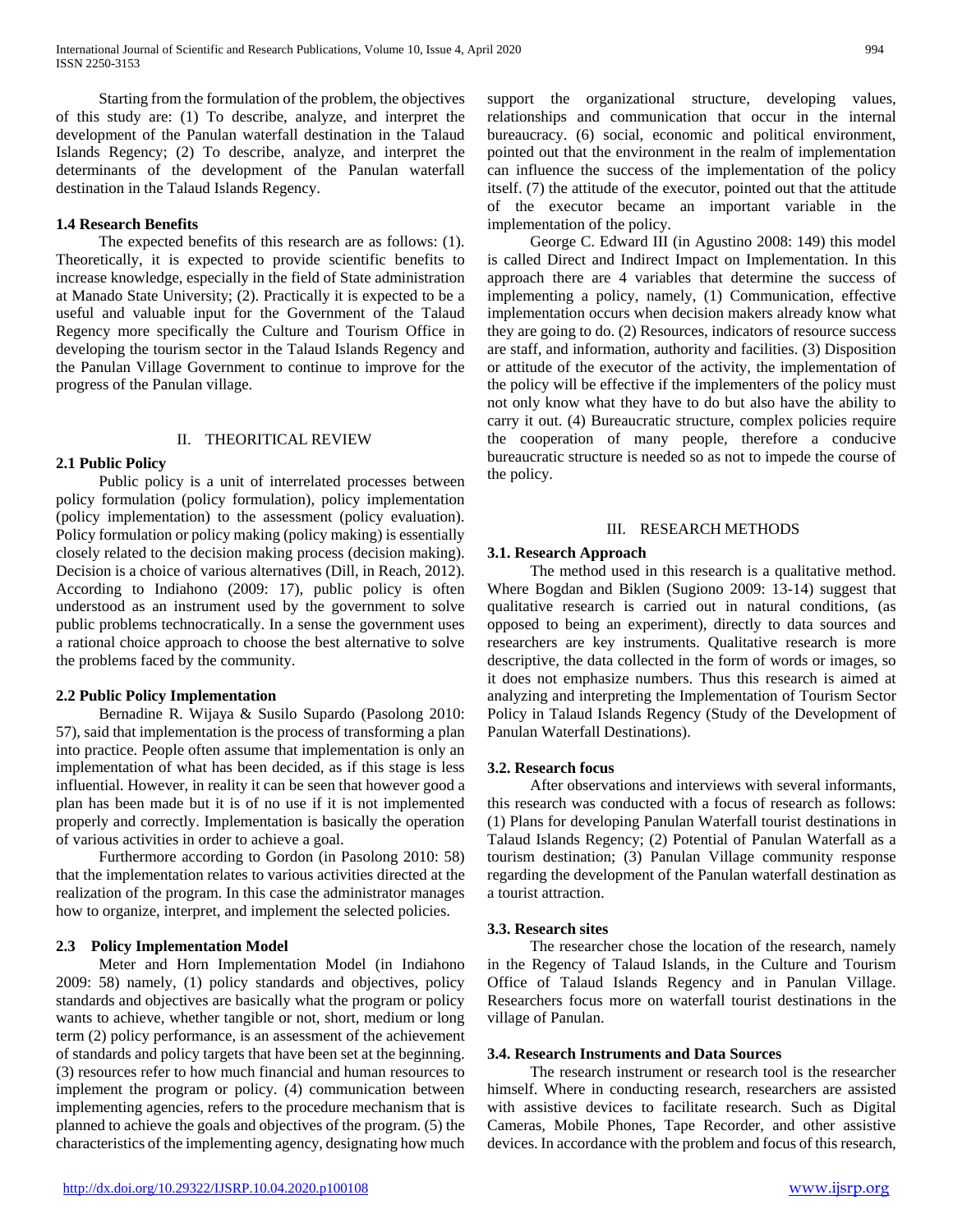the data source is the informant. As for the informants were the Head of the Culture and Tourism Office of Talaud Regency, the Head of the tourism sector, the village government as well as the community members in panulan village.

# **3.5 Data collection technique**

 Sugiyono (2013) argues that in collecting data researchers must actively involve themselves in spaciousness. This data collection process includes the following stages: (1) The process of entering the research site; (2) When in the research location; (3) Collecting data.

#### IV. RESULTS AND DISCUSSION

#### **4.1 Presentation of Research Results**

# **4.1.1. Implementation of the Panulan Waterfall Tourism Sector Policy in the Talaud Islands District.**

## **1. Waterfall Destination Development Plan**

 The business development of the Panulan waterfall destination in Talaud Regency must be drawn up with a good development plan, so that it becomes one of the attractive and fascinating tourist destinations for potential visitors / tourists and even visitors / tourist to come and come back to visit this Panulan Waterfall tourist attraction. These plans are as follows: (1) Plans for developing Panulan Waterfall tourist destination destinations are integrated or integrated with the Regional Tourism Development Master Plan (RIPPARDA), (2) Plans for developing Panulan Waterfall tourist destination destinations in particular and RIPPARDA in general have been adjusted with the master plan by considering the latest changes and developments and anticipating the future, such as the Law on tourism No 10 of 2009; (3) Panulan Waterfall Destination Development Program is the construction of Roads and Site Arrangement, (4) The program has not been realized because it is constrained by funds and land status.

#### **2. Potential of Panulan Waterfall as a tourism destination**

 1. clear water, (2) the water has not been contaminated with various pollution, (3) the water flow is quite heavy, (4) water sources that are not disturbed during the dry season, (5) Goa which can be used as tourist attractions, (6) Sound bird (endemic) still replies to describe the beauty of nature around the waterfall.

# **3. The response of the Panulan Village community about the development of the Panulan waterfall destination as a tourist attraction**

 1. The community is very respectful and supports the plan to develop Panulan waterfall destination as a tourist attraction even though until now there has not been any activity carried out for the development of the destination; (2) Community involvement in meetings with village government to discuss this plan; (3) The community is willing to participate in the form of personnel when asked to build infrastructure for access to places / attractions of this Panulan waterfall.

# **4.2.2. Determinants of Policy Implementation in the Panulan Waterfall Tourism Sector in Talaud Islands Regency.**

 1. Availability of policies or legislation specifically regulating tourism (Law Number 10 Year 2009); (2) Coordination and cooperation between the regional government, the Culture and Tourism service as a technical service with other services / SKPD in Talaud Islands Regency and with other stakeholders; (3) Commitment to run the programs that have been prepared; (4) Allocation of funding sources Public support and government officials.

# **4.3. DISCUSSION**

**4.3.1 Plan for the development of the Panulan Waterfall destination**The results of study found that the local government of the Talaud Islands district already had a plan to develop Panulan Waterfall tourist destination destinations that were integrated or integrated with the Regional Tourism Development Master Plan (RIPPARDA), with reference to or referring to the Regional Development Master Plan. This development plan was adapted to the master plan and consider the latest changes and developments as well as anticipate the future, in accordance with the Law on tourism No 10 of 2009. Based on the results of this study it can be said that the Talaud Islands Regency government has carried out the mandate that has been affirmed in the regional autonomy law that requires especially to the newly created autonomous region to develop all the potential that exists in the region in order to contribute in improving the welfare of the community and local revenue. Talaud Islands Regency as one of the autonomous regions in North Sulawesi Province can still be said to be a new autonomous region as a division of Sangihe and Talaud Islands Districts based on Law Number 08 of 2002 concerning the Establishment of the Talaud Islands District.

# **4.3.2 Potential of Panulan Waterfall as a tourism destination**

 The results of the study found that Panulan waterfall has very prospective potential or has a very large opportunity to be developed due to its charming appeal, clear water, not yet contaminated with various pollutants, its water flow is quite heavy with uninterrupted water sources during the dry season and even more interesting, tourists can visit Goa around the waterfall, especially tourists who are interested in nature tourism.

# **4.3.3 Community response to the development of the Panulan waterfall destination as a tourist attraction**

 The results found that the community gave a good and positive response to the development of the Panulan waterfall destination as a tourist attraction revealed. In principle, people are very respectful and supportive of this plan. Various forms of support provided by the community can be seen from their presence and participation when invited by the village government to a meeting to discuss this plan. In addition, they will be willing to participate in the form of personnel when asked to build infrastructure for access to places / attractions of this Panulan waterfall.

# V. CONCLUSIONS AND RECOMMENDATIONS

## **5.1. CONCLUSION**

Based on the results of the analysis and discussion, the following conclusions are obtained: the Talaud Islands regional government already has a development plan for the Panulan Waterfall tourist destination that is integrated or integrated with the Regional Tourism Development Master Plan (RIPPARDA), with reference to or based on the Regional Development Master